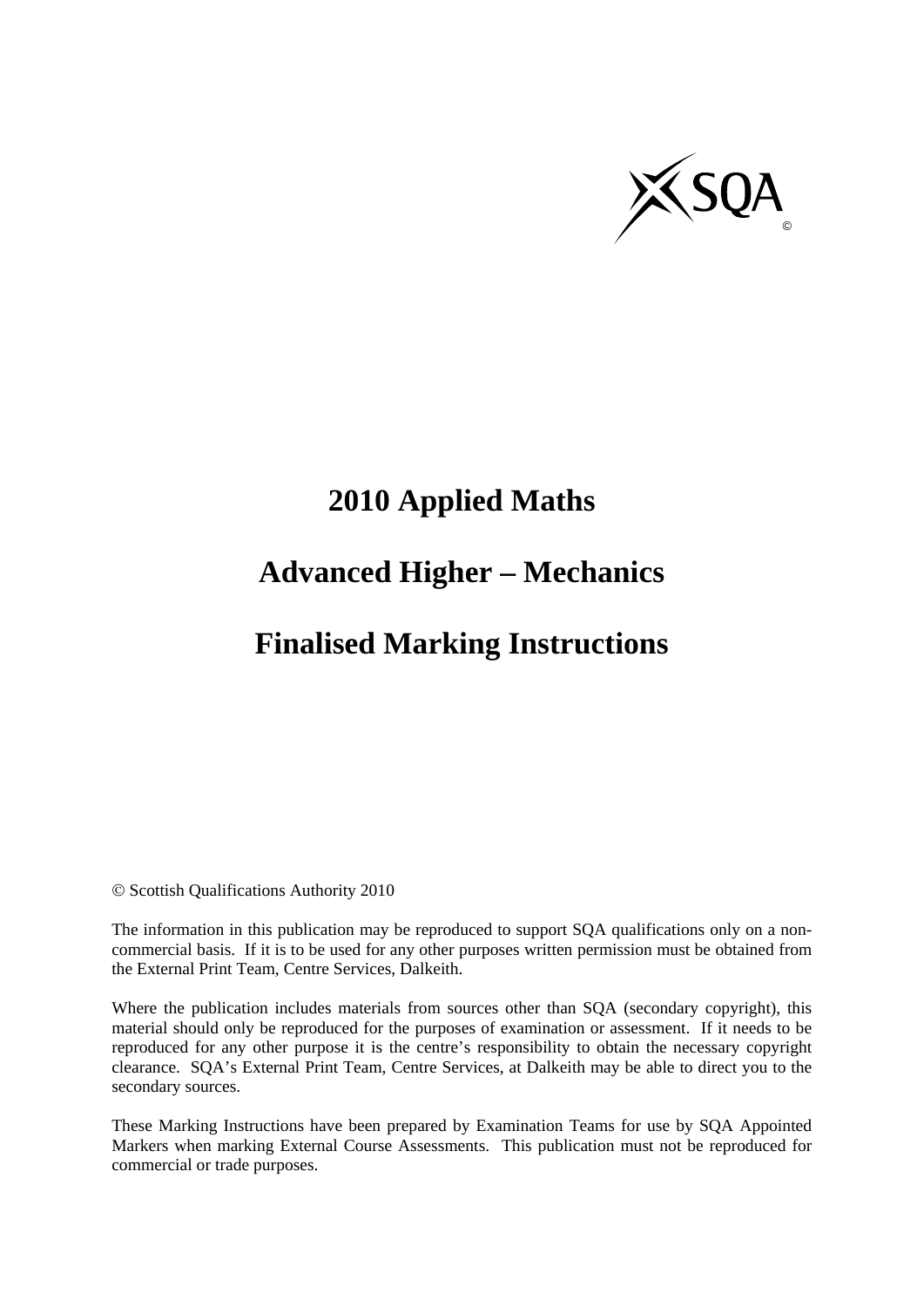#### **General Marking Principles**

These principles describe the approach taken when marking Advanced Higher Applied Mathematics papers. For more detailed guidance please refer to the detailed Marking Instructions.

- **1** The main principle is to give credit for the skills demonstrated and the criteria met. Failure to have a correct method may not preclude a candidate gaining credit for their solution.
- **2** The answer to one part of a question, even if incorrect, can be accepted as a basis for subsequent dependent parts of the question.
- **3** The following are not penalised:
	- working subsequent to a correct answer (unless it provides firm evidence that the requirements of the question have not been met)
	- legitimate variation in numerical values / algebraic expressions.
- **4** Full credit will only be given where the solution contains appropriate working. Where the correct answer might be obtained by inspection or mentally, credit may be given.
- **5** Sometimes the method to be used in a particular question is explicitly stated; no credit will be given where a candidate obtains the correct answer by an alternative method.
- **6** Where the method to be used in a particular question is not explicitly stated in the question paper, full credit is available for an alternative valid method. (Some likely alternatives are included but these should not be assumed to be the only acceptable ones.)

In the detailed Marking Instructions which follow, marks are shown alongside the line for which they are awarded. There are two codes used M and E. The code M indicates a method mark, so in question B1(a), 1M means a method mark for the product rule. The code E refers to 'error'. so in question B1(b), up to 2 marks can be awarded but 1 mark is lost for each error.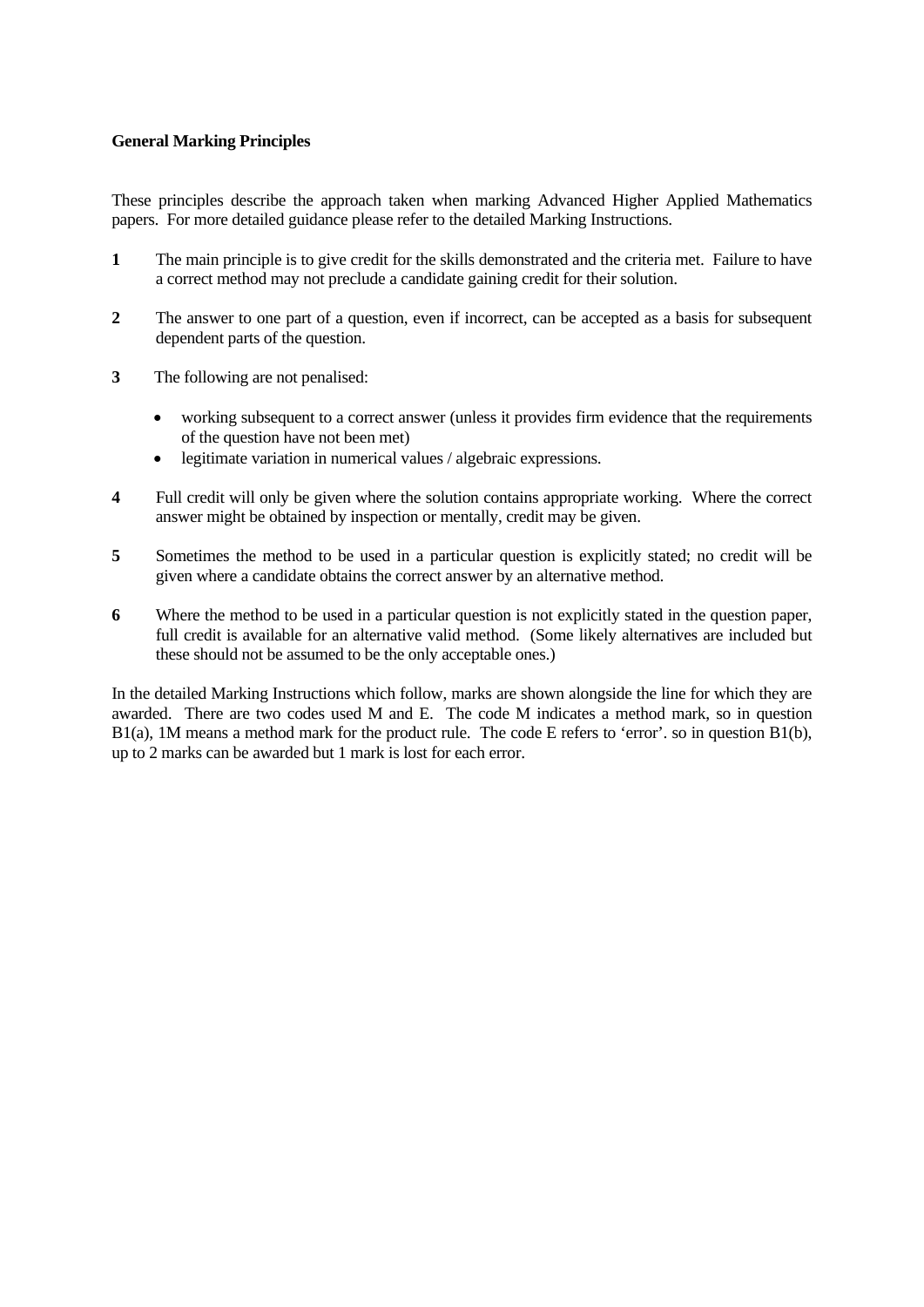### **Advanced Higher Applied Mathematics 2010**

#### **Mechanics Section**

**A1.** The displacements of the lorry and car are given by

$$
s_L = Ut \qquad s_C = \frac{1}{2}at^2, \qquad \qquad 1
$$

respectively.

The lorry and car draw level when

$$
\frac{1}{2}at^2 = Ut
$$

$$
\Rightarrow t = \frac{2U}{a} \text{ (since } t > 0).
$$

The distance travelled by the car before the vehicles draw level is

$$
s = U \times \frac{2U}{a} = \frac{2U^2}{a}.
$$

{*Alternative methods are possible*.}

**A2.** Let *T* be the tension in the string and *r* the radius of the horizontal circle. By force balance

$$
T\cos\theta = 2g \qquad (*) \qquad \qquad \mathbf{1}
$$

and

$$
T \sin \theta = 2r\omega^2 \tag{1}
$$

$$
= 50r, \qquad (\text{since } \omega = 5).
$$

Also  $r = 2 \sin \theta$  so

$$
T = 100 \text{ N}.
$$

From (\*)

$$
\cos \theta = \frac{2g}{100} = \frac{g}{50} \Rightarrow \theta \approx 79^{\circ}.
$$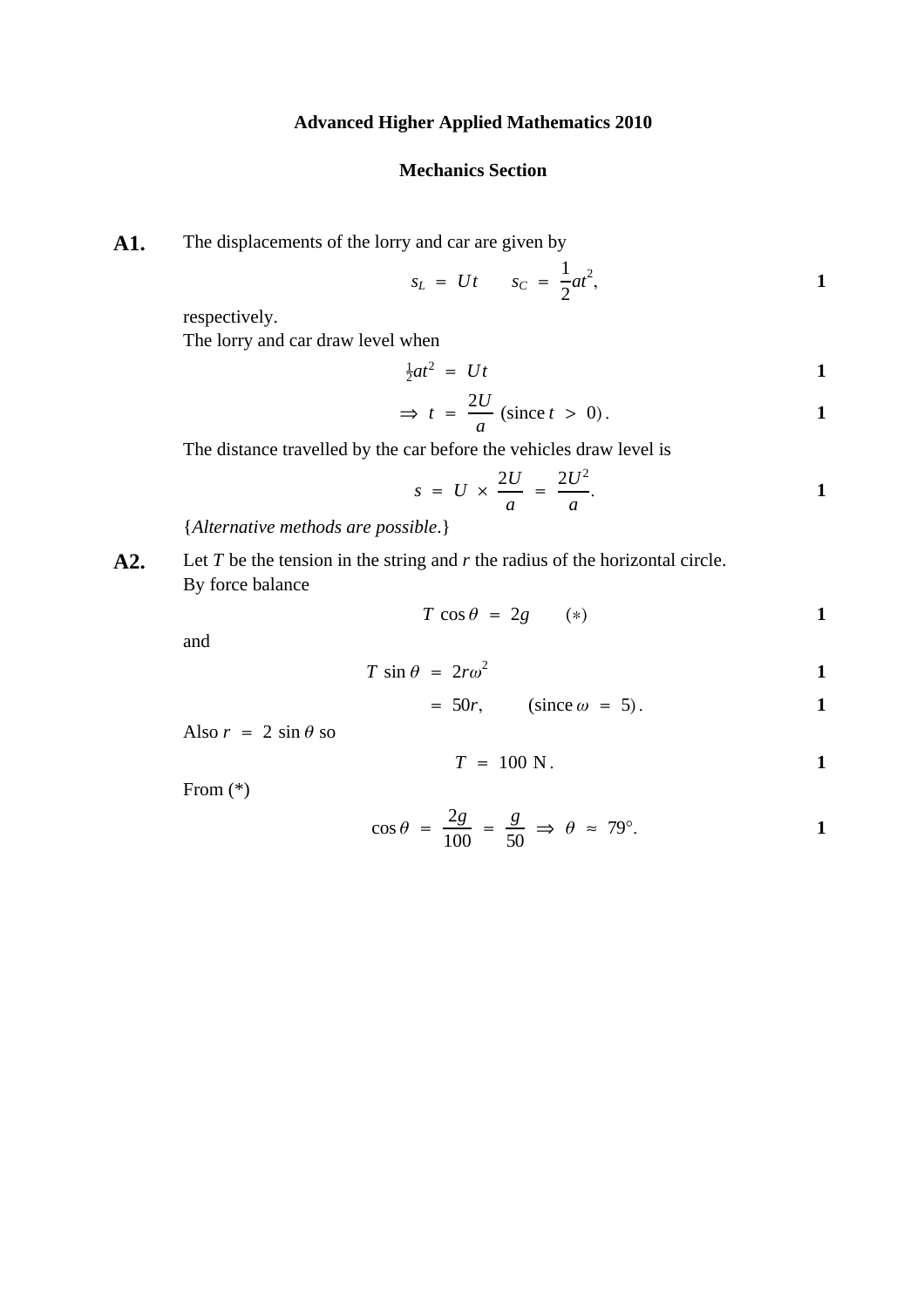

$$
R = mg \cos \theta \implies \text{Friction} = \mu mg \cos \theta \tag{1}
$$

The unbalanced force down the plane is

$$
F = mg \sin \theta - \mu mg \cos \theta.
$$

The acceleration of the sledge is then

$$
a = g(\sin \theta - \mu \cos \theta). \qquad \qquad 1
$$

Using  $v^2 = u^2 + 2as$  gives

$$
V^2 = 2g(\sin \theta - \mu \cos \theta)s
$$

and hence

$$
s = \frac{V^2}{2g(\sin\theta - \mu\cos\theta)}.
$$

**A4.** (a) From Newton II:

$$
F = ma
$$
  
\n
$$
\Rightarrow -8t = 100 \frac{dv}{dt}
$$
  
\n
$$
\frac{dv}{dt} = -\frac{2}{25}t.
$$

Integrating

$$
v = \int -\frac{2}{25}t \, dt
$$

$$
= -\frac{t^2}{25} + c
$$

Since  $v = 4$  when  $t = 0$ ,  $c = 4$  and we get

$$
v = \frac{1}{25} (100 - t^2).
$$

Hence the cycle comes to rest after 10 seconds. **1** 

(b) Integrating

$$
v = \frac{dx}{dt} = \frac{1}{25} (100 - t^2)
$$

with  $x = 0$  when  $t = 0$  gives

$$
x = \frac{1}{75} (300t - t^3).
$$

Putting  $t = 10$ , the stopping distance is

$$
\frac{1}{75} \left( 300 \times 10 - 10^3 \right) = \frac{80}{3} \text{ m.}
$$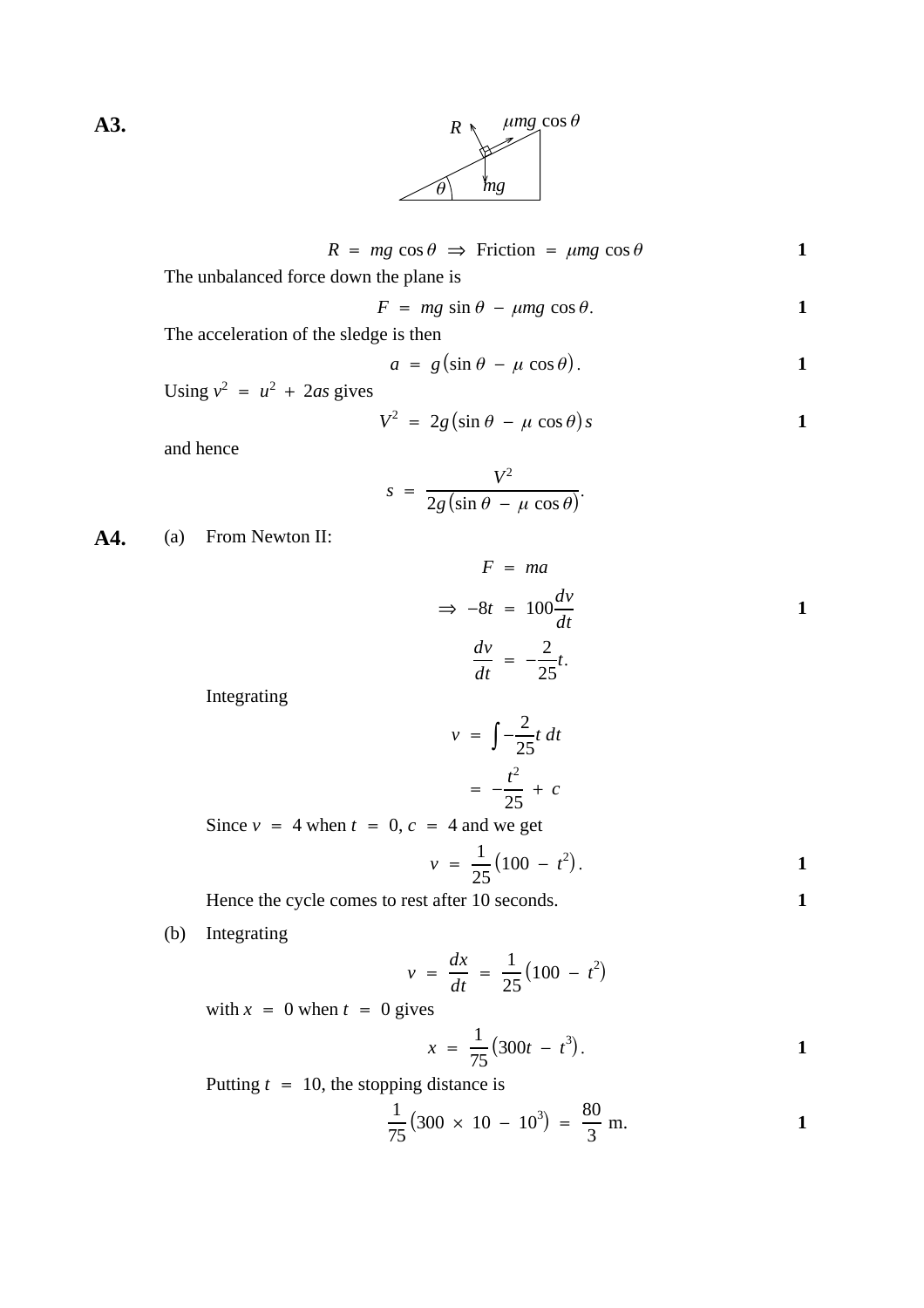**A5.** The change in momentum is

$$
m(v - u) = \int_0^1 F(t) dt
$$

$$
= 100 \int_0 \cos \frac{\pi t}{2} dt
$$

$$
= \left[\frac{200}{\pi} \sin \frac{\pi t}{2}\right]_0^1
$$

$$
= \frac{200}{\pi} \text{ kg ms}^{-1}.
$$

**A6.** (a) Given that x is the displacement of the car from its equilibrium position, the tension in the spring is

$$
T = \frac{\lambda x}{l}
$$
  
= 4x. 1

The acceleration of the car is given by

$$
0.25 \frac{d^2x}{dt^2} = -T
$$

$$
= -4x
$$

giving  $\frac{d^2x}{dt^2} = -16x$  $= -4^2x$ i.e.  $\omega = 4$ .

(b) The amplitude of the motion is 0·2 m. **1** The maximum speed is

$$
v_{\text{max}} = a\omega = 0.2 \times 4 = 0.8 \text{ ms}^{-1}.
$$

**A7.** By Newton II

$$
ma = -mg - 25mv^2, \qquad \qquad 1
$$

and hence

$$
v\frac{dv}{ds} = -g - 25v^2.
$$

Separating the variables and integrating gives

$$
-s = \int \frac{v dv}{g + 25v^2},
$$

and so

$$
-s = \frac{1}{50} \ln |g + 25v^2| + C.
$$

Since  $v = U$  when  $s = 0$ ,

$$
C = -\frac{1}{50} \ln (g + 25U^2).
$$

The maximum height, *H*, is attained when  $v = 0$ , giving

$$
H = \frac{1}{50} \ln (g + 25U^2) - \frac{1}{50} \ln g
$$
  
=  $\frac{1}{50} \ln \left( \frac{g + 25U^2}{g} \right)$ .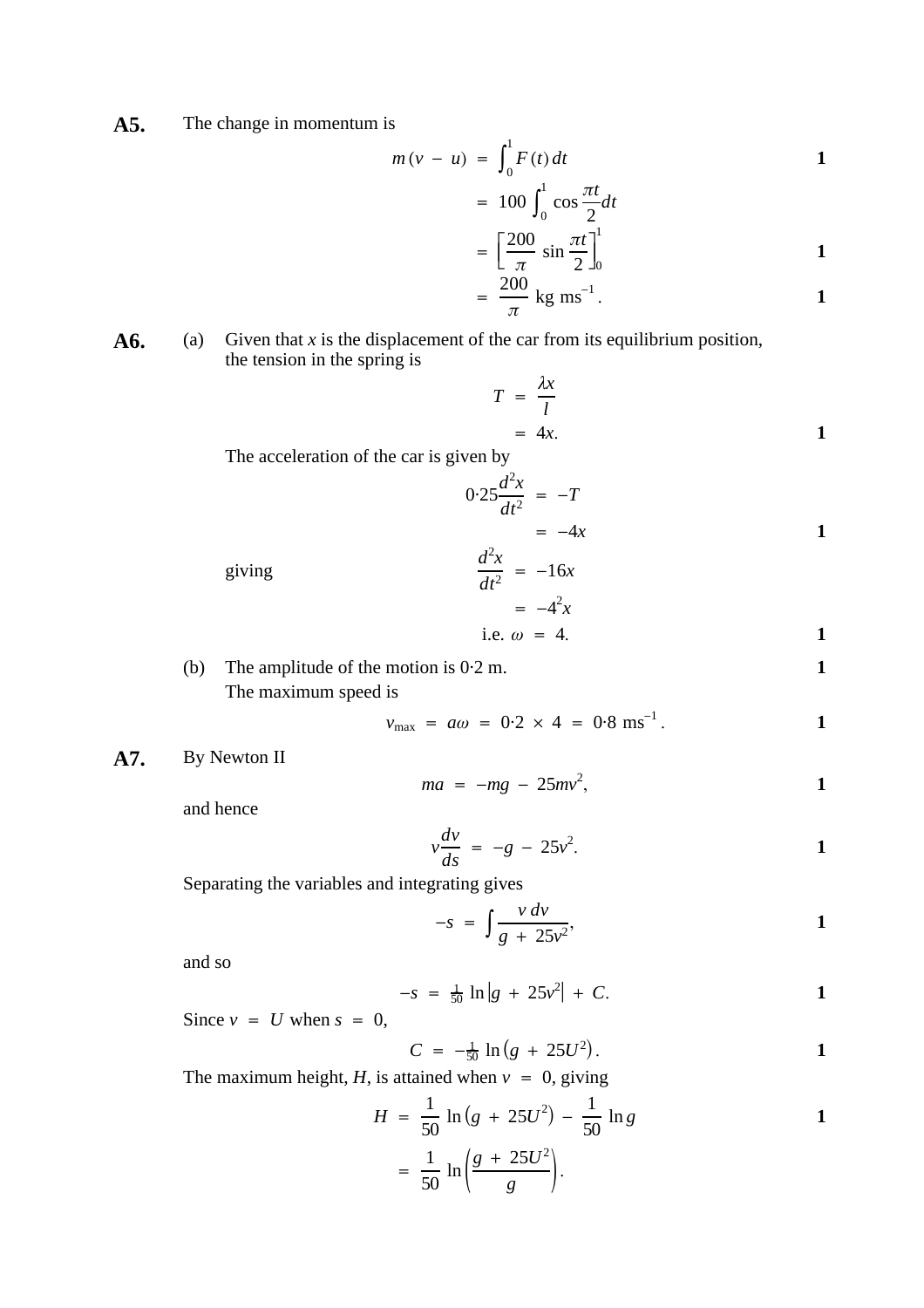A8. Resolving perpendicular to the plane

$$
R = mg \cos 45^{\circ}
$$

Resolving parallel to the plane

$$
F = mg \sin 45^\circ + \mu R
$$
  
\n
$$
\Rightarrow F = 2g \sin 45^\circ + \mu (2g \cos 45^\circ)
$$

The total force acting down the plane is

$$
F = \sqrt{2}g + \sqrt{2}\mu g
$$
  
=  $\sqrt{2}(1 + \mu)g$ .

The work done by the spring is then

$$
W = Fs = \sqrt{2} (1 + \mu) \times \frac{1}{4}
$$

$$
= \frac{g}{2\sqrt{2}} (1 + \mu).
$$
  
by of a spring is  $E = \frac{\lambda x^2}{2l}.$ 

The elastic potential energy of a spring 2 *l* So the change in the elastic potential energy is given by

$$
\frac{\lambda}{2} - \frac{\lambda}{2} \left(\frac{3}{4}\right)^2 \tag{1}
$$

$$
= \frac{\lambda (4^2 - 3^2)}{2 \times 4^2} = \frac{7\lambda}{32}.
$$

By the work energy principle

$$
\frac{7\lambda}{32} = \frac{g}{2\sqrt{2}}(1+\mu),
$$

and hence

$$
\lambda = \frac{16g}{7\sqrt{2}}(1 + \mu) = \frac{8\sqrt{2}g}{7}(1 + \mu).
$$

*Alternative method using differential equations* : By Newton II

$$
2a = \lambda x - 2g \sin 45^\circ - \mu (2g \cos 45^\circ)
$$
 **2E1**

where  $x$  is the extension of the spring. Rewriting gives

$$
2v\frac{dv}{dx} = \lambda x - \sqrt{2}(1+\mu)g.
$$

Integrating with respect to *x* gives

$$
v^2 = \frac{\lambda x^2}{2} - \sqrt{2}(1 + \mu)gx + C.
$$

Since  $v = 0$  when  $x = 1$ ,  $C = -\frac{1}{2}\lambda + \sqrt{2}(1 + \mu)g$ . **1** When  $x = \frac{3}{4}$ ,  $v = 0$ , so

$$
\frac{\lambda}{2} - \frac{9\lambda}{32} = \frac{\sqrt{2}}{4} \left( 1 + \mu \right) g
$$

and hence

$$
\lambda = \frac{8\sqrt{2}g}{7}(1+\mu).
$$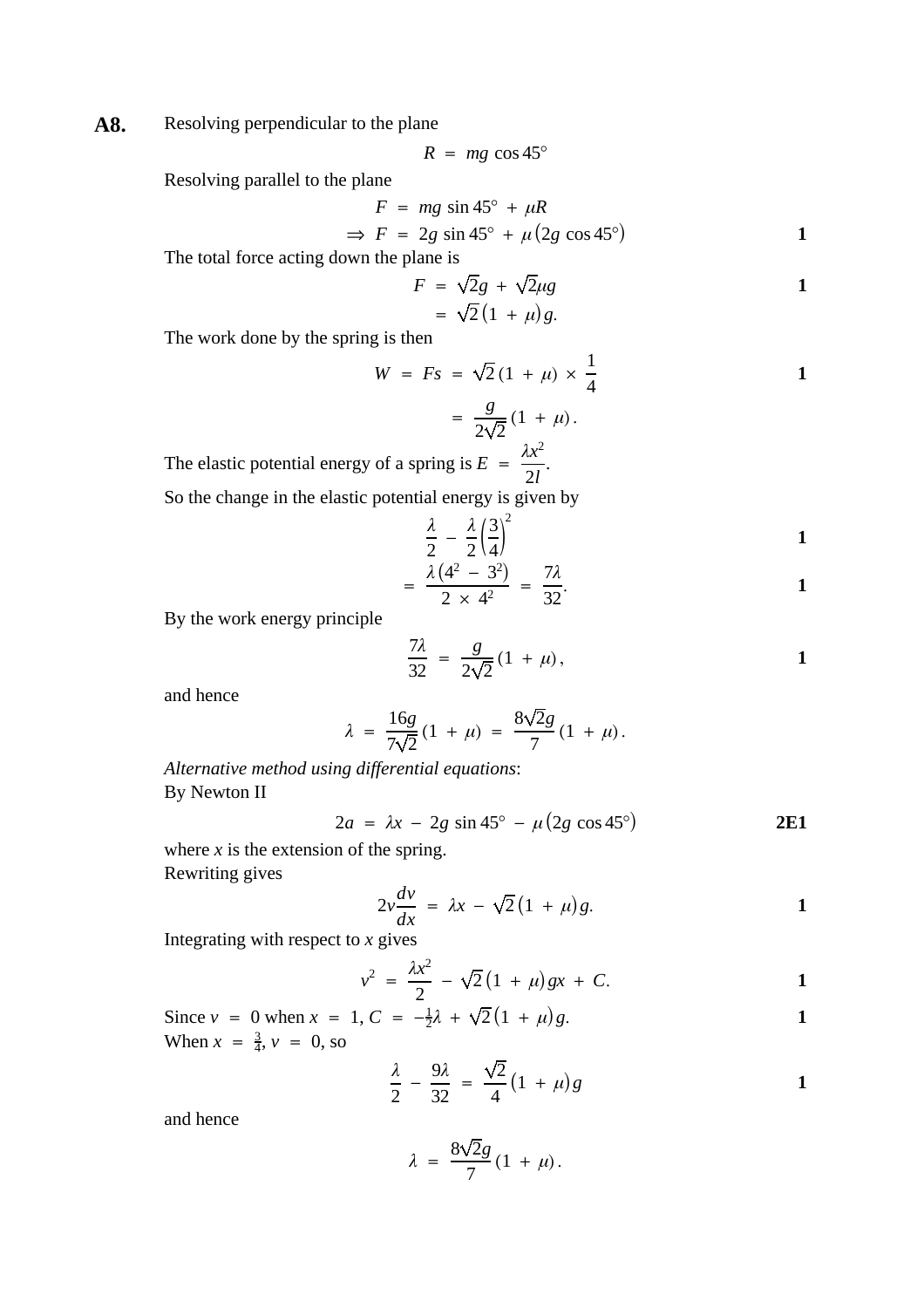**A9.** (a) The equations of motion are

$$
x = V \cos \theta t, \qquad y = V \sin \theta t - \frac{1}{2}gt^2.
$$

Hence  $t = \frac{x}{\sqrt{x^2 - x^2}}$  and eliminating *V* cos *θ t*

$$
y = \left(V \sin \theta \times \frac{x}{V \cos \theta}\right) - \frac{1}{2}g\left(\frac{x}{V \cos \theta}\right)^2.
$$

This simplifies to

$$
y = x \tan \theta - \frac{gx^2}{2V^2 \cos^2 \theta}
$$

i.e. 
$$
y = x \tan \theta - \frac{gx^2}{2V^2} (1 + \tan^2 \theta).
$$

(b) Setting 
$$
x = 3h
$$
,  $y = h$  and  $V = 3\sqrt{\frac{1}{2}gh}$  gives  
\n
$$
h = 3h \tan \theta - \frac{g(3h)^2}{9gh} \left(1 + \tan^2 \theta\right).
$$

Hence

$$
\tan^2 \theta - 3 \tan \theta + 2 = 0
$$

$$
(\tan \theta - 2)(\tan \theta - 1) = 0
$$

$$
\tan \theta = 2 \text{ or } \tan \theta = 1. \tag{1}
$$

Knowing that  $V = 3\sqrt{\frac{gh}{2}}$ , from (a) when  $\tan \theta = 2$ 

$$
y = 2x - \frac{gx^2}{9gh} (1 + 2^2)
$$
  

$$
y = 2x - \frac{5x^2}{9h}.
$$

Putting  $y = 0$ , the range, *R*, is given by

$$
0 = 2R - \frac{5R^2}{9h}.
$$

Solving gives

$$
R = \frac{18h}{5}.
$$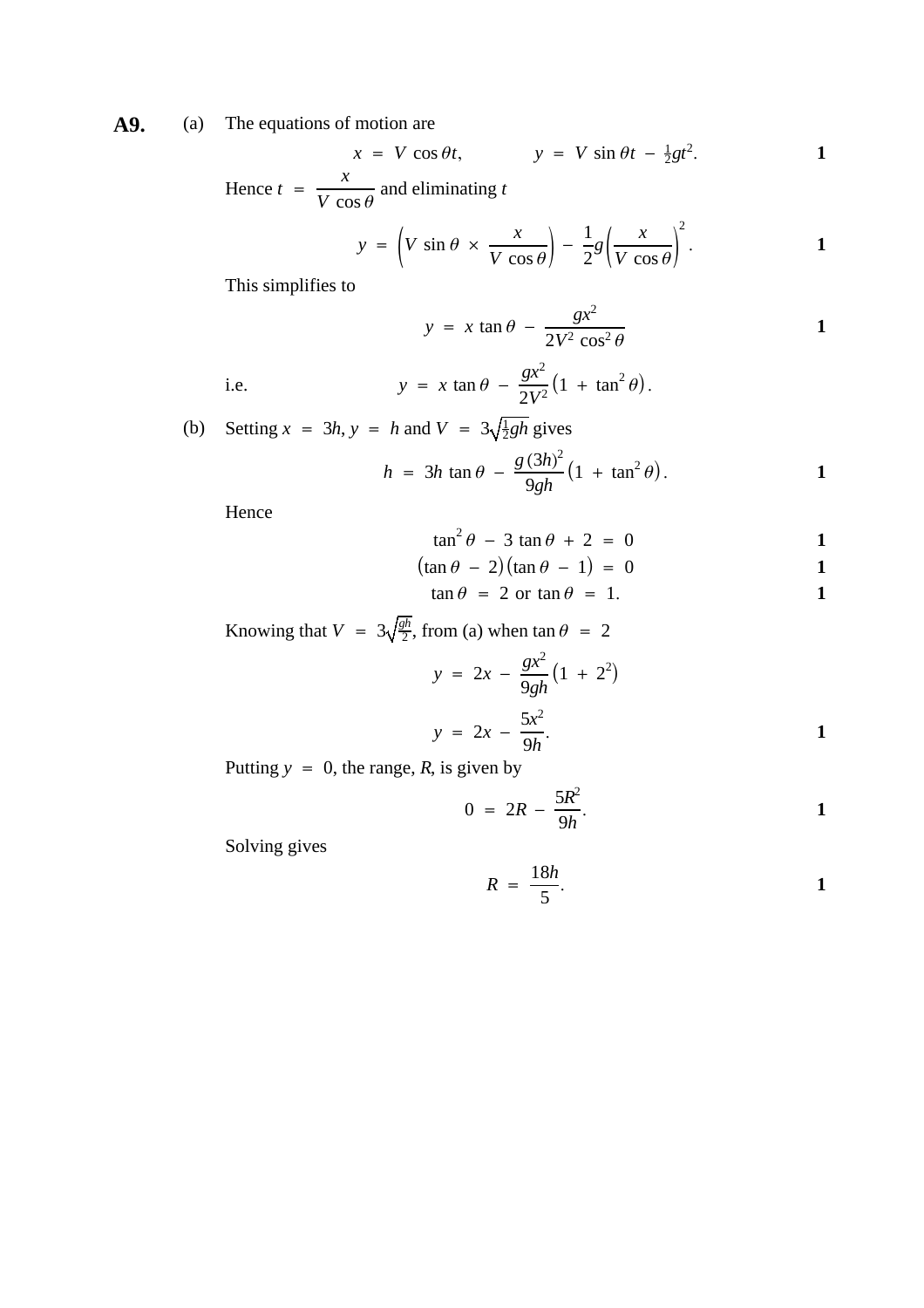A10. (a) The velocity vector for aircraft A is

$$
\mathbf{v}_A = \frac{V}{\sqrt{2}} (\mathbf{i} + \mathbf{k})
$$

and its position vector is

$$
\mathbf{r}_A = \frac{Vt}{\sqrt{2}}(\mathbf{i} + \mathbf{k}).
$$

(b) The position vector for aircraft B is

$$
\mathbf{r}_B = \frac{Vt}{\sqrt{2}}\,\mathbf{j} + \mathbf{c}.\tag{1}
$$

And using the initial position

$$
\mathbf{r}_B = \frac{1}{\sqrt{2}} \big( \sqrt{2} L \mathbf{i} + (Vt - \sqrt{2} L) \mathbf{j} + 4 \sqrt{2} L \mathbf{k} \big).
$$

(c) (i) The distance *D* between the aircraft is given by

$$
D^2 = |\mathbf{r}_B - \mathbf{r}_A|^2
$$

$$
= \left(L - \frac{Vt}{\sqrt{2}}\right)^2 + \left(\frac{Vt}{\sqrt{2}} - L\right)^2 + \left(4L - \frac{Vt}{\sqrt{2}}\right)^2.
$$

Expanding the brackets and collecting terms gives **1**

$$
D^2 = \frac{3}{2}V^2t^2 - 6\sqrt{2}VLt + 18L^2.
$$

(ii) To minimise  $D^2$ :

$$
\frac{dD^2}{dt} = 3V^2t - 6\sqrt{2} VL.
$$

Setting this derivative equal to zero gives

$$
t = \frac{2\sqrt{2}L}{V}
$$

and hence the minimum value of *D* is  $\sqrt{6}L$ . **1**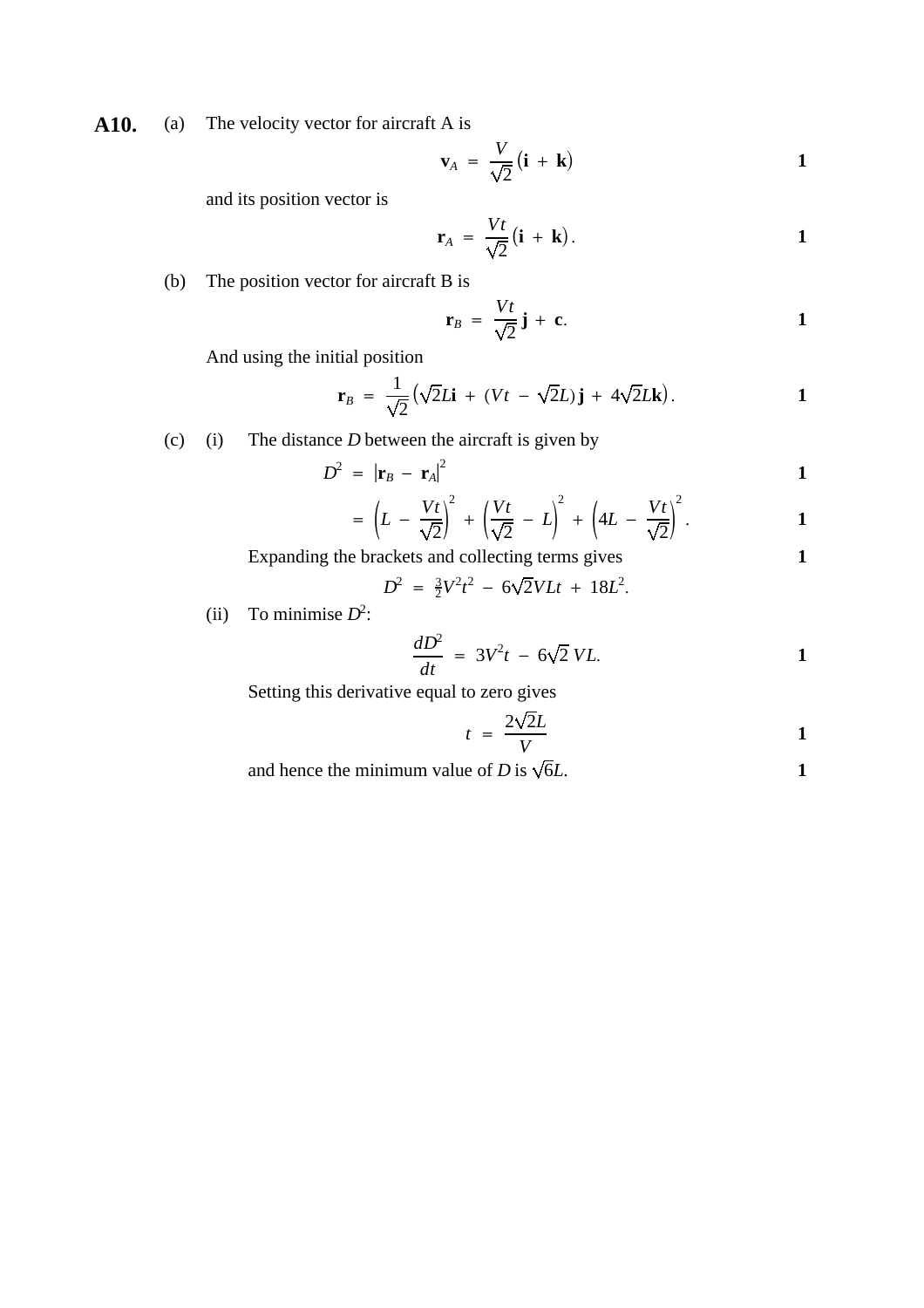A11. (a) By conservation of energy

$$
\frac{1}{2}mU^2 = mgR\left(1 - \cos\frac{\pi}{4}\right).
$$

This becomes

$$
U^{2} = 2gR\left(1 - \frac{1}{\sqrt{2}}\right)
$$
  
i.e. 
$$
U^{2} = gR\left(2 - \sqrt{2}\right).
$$

$$
\cdots \qquad \circ \qquad \circ
$$

(b) Again by conservation of energy

$$
\frac{1}{2}mu^2 = \frac{1}{2}mv^2 + mgR(1 - \cos\theta),
$$
 1

so

$$
v^2 = u^2 - 2gR(1 - \cos \theta)
$$

i.e. 
$$
v = \sqrt{u^2 - 2gR(1 - \cos \theta)}
$$

(c) In general

$$
T(\theta) = \frac{Mv^2}{R} + Mg \cos \theta
$$

$$
= \frac{M}{R} [u^2 - 2gR(1 - \cos \theta)] + Mg \cos \theta
$$
 (using (b)) 1  
= 
$$
\frac{M}{R} [u^2 - 2gR] + 3Mg \cos \theta
$$

When 
$$
\theta = \frac{1}{4}\pi
$$

$$
T\left(\frac{\pi}{4}\right) = \frac{M}{R}\left[u^2 - 2gR\right] + 3Mg\cos\frac{\pi}{4}
$$

$$
= \frac{M}{R}\left[u^2 - 2gR\right] + \frac{3Mg}{\sqrt{2}}
$$
1

When  $\theta = \frac{3}{4}\pi$ 

$$
T\left(\frac{3\pi}{4}\right) = \frac{M}{R}\left[u^2 - 2gR\right] + 3Mg\cos\frac{3\pi}{4}
$$

$$
= \frac{M}{R}\left[u^2 - 2gR\right] - \frac{3Mg}{\sqrt{2}}
$$
1

Hence

$$
T\left(\frac{\pi}{4}\right) - T\left(\frac{3\pi}{4}\right) = \left\{\frac{M}{R}\left[u^2 - 2gR\right] + \frac{3Mg}{\sqrt{2}}\right\} - \left\{\frac{M}{R}\left[u^2 - 2gR\right] - \frac{3Mg}{\sqrt{2}}\right\}
$$

$$
= 3\sqrt{2}Mg.
$$
2E1

*[END OF SECTION A SOLUTIONS]*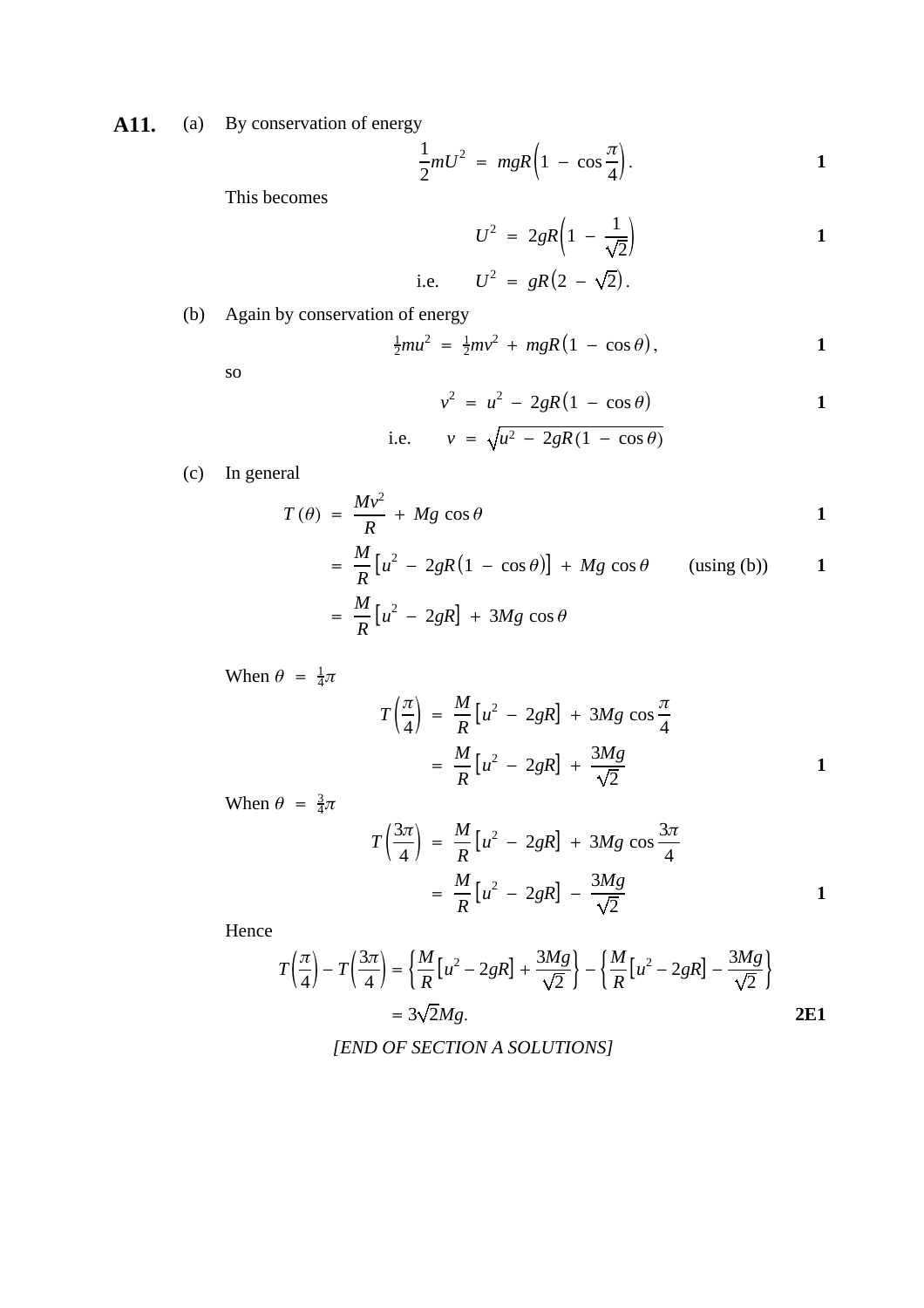#### **Section B**

**B1.** (a) 
$$
f(x) = e^{2x} \tan x \implies f'(x) = 2e^{2x} \tan x + e^{2x} \sec^2 x
$$
 **1M,2E1**  
(b)  $g(x) = \frac{\cos 2x}{x^3} \implies$ 

$$
g'(x) = \frac{(-2 \sin 2x)x^3 - (\cos 2x)(3x^2)}{x^6}
$$
 1M,2E1

$$
= \frac{-2x \sin 2x - 3 \cos 2x}{x^4}
$$

*The Product Rule correctly applied and executed would gain full marks.*

**B2.** The term in  $a^6$  must come from  $\frac{1}{2} \times a^8$ . Thus the term is  $rac{1}{a^2} \times a^8$  $\binom{10}{2} \times \binom{1}{a}$ 2  $\binom{10}{2} \times \binom{1}{a}^2 \times (3a)^8$  1,1  $= 45 \times 6561 \times a^{6}$ <sup>6</sup> **1**

$$
= 295245 a^6
$$
 1

**B3.**  $\frac{3x}{2}$  $\frac{3x}{(x+1)^2} = \frac{A}{(x+1)^2} +$ *B*  $(x + 1)$ **1M**  $3x = A + B(x + 1)$ 

$$
x = -1 \qquad \Rightarrow \qquad -3 = A
$$
  

$$
x = 0 \qquad \Rightarrow \qquad 0 = -3 + B \Rightarrow B = 3
$$

$$
\frac{3x}{(x + 1)^2} = \frac{-3}{(x + 1)^2} + \frac{3}{(x + 1)}
$$

$$
\int \frac{3x}{(x + 1)^2} dx = \int \frac{-3}{(x + 1)^2} + \frac{3}{(x + 1)} dx
$$

$$
= \frac{3}{x + 1} + 3 \ln(x + 1) + c
$$
1,1

**B4.**  $\int y \, dy = \int 9t e^{3t}$ .*dt* **1M,1**

$$
\frac{y^2}{2} = 3t \int 3e^{3t} dt - \int 3e^{3t} dt
$$
 1M,1

$$
= 3te^{3t} - e^{3t} + c
$$
 1

$$
(0,2) \Rightarrow 2 = 0 - 1 + c \Rightarrow c = 3
$$
  

$$
y^2 = 2(3te^{3t} - e^{3t} + 3)
$$

$$
y = \sqrt{6te^{3t} - 2e^{3t} + 6}
$$